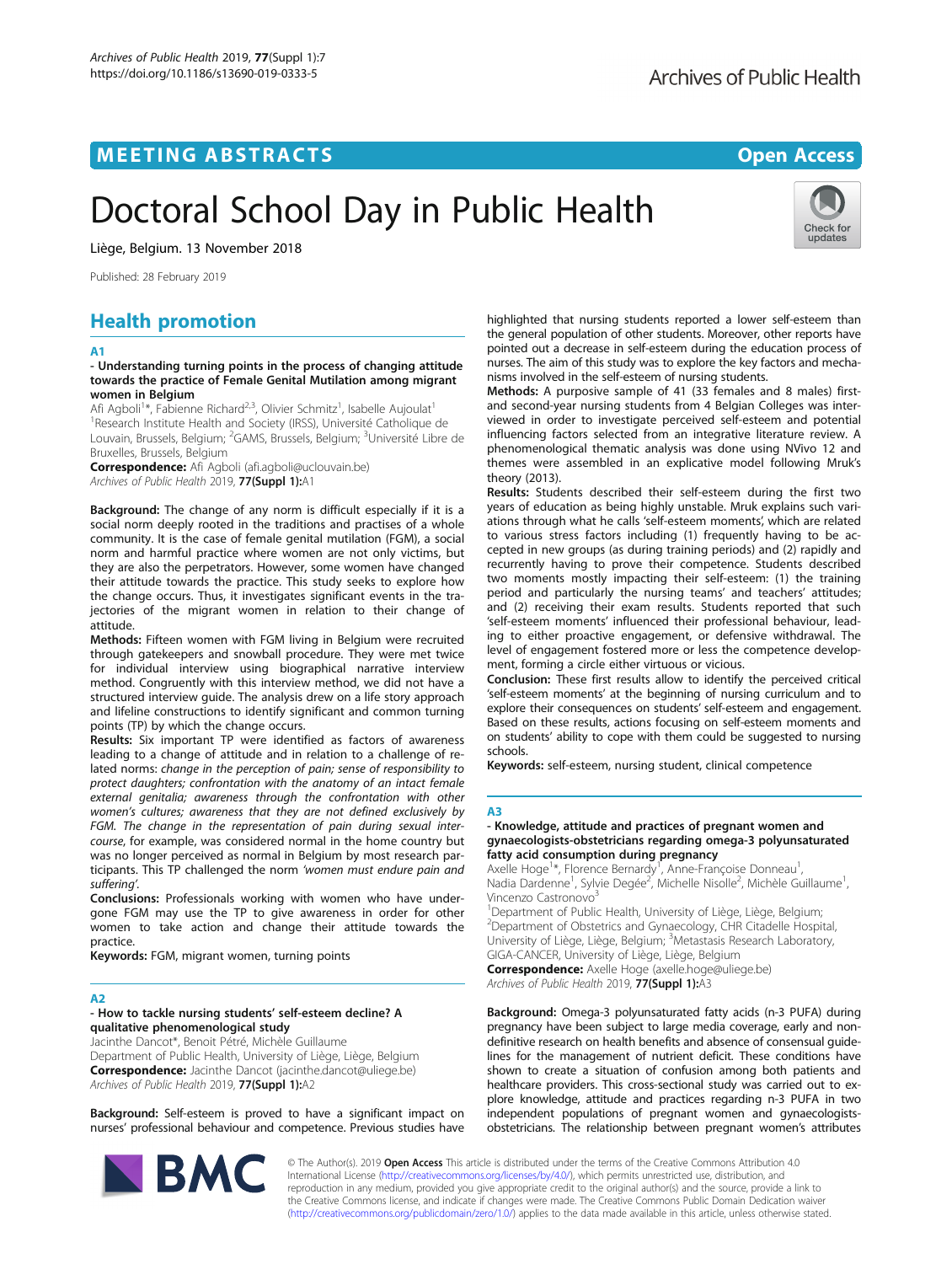and their n-3 PUFA status measured by the omega-3 index (IOM3) was also investigated.

Methods: Participants included 122 women in early pregnancy and 67 gynaecologists-obstetricians. Knowledge, attitude and practices were collected by self-administered questionnaires. Fasting blood specimens were obtained from each pregnant woman at recruitment for testing for IOM3. The IOM3 was defined as erythrocyte eicosapentaenoic plus docosahexaenoic acids expressed as weight percentage of total fatty acids.

Results: Marked discrepancies in perception were observed between the pregnant women and the gynaecologist-obstetricians. While 82% of the women gave high importance to n-3 PUFA during pregnancy, only a third did so among health providers. About 35% of the women declared paying particular attention to their n-3 PUFA intake. After adjusting for sociodemographic characteristics, these favourable dietary practices were significantly associated with higher omega-3 index (p=0.04). Overall 43.3% of the professionals didn't provide any information about n-3 PUFA to their pregnant patients and 46.3% didn't implement any preventive actions when suboptimal n-3 PUFA levels were suspected.

Conclusions: Evidence-based guidelines, refreshment training and communication tools are needed to improve awareness and clinical practices among health providers regarding n-3 PUFA, aiming ultimately at health benefit for both mothers and their children.

Keywords: omega-3 fatty acids, perception, practices, pregnancy, healthcare professionals

# A4

- Male partners' information needs, information seeking behaviour, and decision-making during the first time pregnancy of their female partners in Nigeria: a qualitative study

Chiemeka Onyeze-Joe<sup>1\*</sup>, Celine Mahieu<sup>2</sup>, Isabelle Godin<sup>2</sup>

<sup>1</sup>Université Libre de Bruxelles, Brussels, Belgium; <sup>2</sup>Research Centre in Social Approaches to Health, School of Public Health, Université Libre de Bruxelles, Brussels, Belgium

Correspondence: Chiemeka Onyeze-Joe (conyeze@ulb.ac.be) Archives of Public Health 2019, 77(Suppl 1):A4

Background: Male partners experiencing the pregnancy of their female partners for the first time in Nigeria are often ignorant about what they need to do to encourage a safe and healthy maternity. As key decision makers in the traditional family, male partners can ensure maternal access to resources and support if informed. This study explores the information seeking behaviour, preference of sources and priorities of first-time fathers that influence decision making.

Methods: In this qualitative study, 50 men whose partners have been pregnant within the last two years were recruited from hospitals, public places, churches and recreational centres in rural and urban settings in south-east Nigeria. An interview guide was developed from ideas provided from similar studies in sub-Saharan Africa, with three main questions in mind: what are the information needs of the male partners? how do male partners seek information regarding pregnancy? and how is decision making influenced by their information needs? Data were collected through semi-structured interviews, and the analysis was performed following Braun & Clarke's 6-step method: 1) read data to become familiar with them, 2) develop initial codes, 3) look for patterns and group them into categories and sub categories 4) review categories in relation to coded extracts 5) generate clear names for each theme 6) write-up.

Results: The male partners had similar information needs including financial cost of care and safety of the mother and child, but these needs were prioritised based on their education level, perception of gender roles, location and beliefs. Their decision making regarding the place of delivery was influenced the most by the availability of finances and trust in the professional experience of caregivers.

Conclusion: This study identifies several information needs and avenues to focus on when designing intervention strategies that reach out to male partners to improve their willingness to be involved in pregnancy related care in Nigeria.

Keywords: Information needs, first-time fathers, pregnancy

# Epidemiology

# A5

# - Comparing administrative and survey data for ascertaining chronic disease prevalence

Finaba Berete<sup>1,2\*</sup>, Stefaan Demarest<sup>1</sup>, Jean Tafforeau<sup>1</sup>, Herman Van Oyen<sup>1,3</sup>, Olivier Bruyère<sup>2</sup>, Johan Van der Heyden<sup>1</sup>

<sup>1</sup>Sciensano, SD Epidemiology and public health, Brussels, Belgium 2 Department of Public Health, Epidemiology and Health Economics, University of Liège, Liège, Belgium; <sup>3</sup>Department of Public Health, Ghent University, Ghent, Belgium

Correspondence: Finaba Berete (Finaba.Berete@sciensano.be) Archives of Public Health 2019, 77(Suppl 1):A5

Background Chronic diseases (CDs) prevalence is often estimated using surveys, disease registers or outpatient records. In the absence of these, administrative databases such as health insurance data can be used. However, the accuracy of case ascertainment in administrative databases is a concern. The aim of this study is to compare prevalence estimates of CDs in Belgium, using the Belgian Mandatory Health Insurance data (BEMAHI) with those obtained in the Belgian Health Interview Survey (BHIS).

Methods: Individual BHIS 2008 data were linked with BEMAHI data (n=10,828) using the national register number. CDs in the BEMAHI data were ascertained using previously validated case definitions based on billing information of "disease-specific" drugs (ATC codes). Self-reported CDs were ascertained using a single question "Have you had (name of CD) in the past 12 months?". Weighted prevalence rates from both data sources were available for 7 CDs. Agreement was measured by estimating sensitivity, specificity, positive and negative predictive values (PPV, NPV) and Cohen's kappa statistic (κ) using BHIS data as the reference.

Results: BEMAHI prevalence rates were close BHIS estimates. Agreement was good for diabetes, Parkinson's disease and thyroid disorders (κ range: 0.62-0.77), moderate for cardiovascular diseases (κ=0.58), fair for epilepsy, asthma and chronic obstructive pulmonary diseases (COPD) (κ range: 0.27-0.38). Sensitivity was moderate to high except for COPD (32.8%) and asthma (32.1%). The specificity was higher than 90% for all the CDs.

Conclusions For several CD, prevalence estimates based on billing data yield similar results as those obtained in a health survey. For CDs which are usually treated with specific medications prevalence estimates based on billing data can be an acceptable alternative. However, if the CD is not unambiguously treated with medication, the risk of misclassification is high, which is for instance the case for asthma and COPD.

Keywords: chronic diseases, linkage, prevalence, administrative data

# A6

# - Adverse events associated with symptomatic slow-acting drugs in osteoarthritis (SYSADOAs): A systematic review and stratified meta-analysis of randomised, double-blind, placebo-controlled trials

Germain Honvo<sup>1,2\*</sup> (germain.honvo@uliege.be)

<sup>1</sup>Department of Public Health, Epidemiology and Health Economics, University of Liège, Liège, Belgium; <sup>2</sup>WHO Collaborating Centre for Public Heath Aspects of Musculoskeletal Health and Aging, Liège, Belgium

Archives of Public Health 2019, 77(Suppl 1):A6

Background: The SYSADOAs are an important drug class in the treatment armamentarium for osteoarthritis (OA). While some are considered safe, some concerns have been raised about the safety profile of others. We aimed to further assess the safety of various SYSADOAs in the management of OA.

Methods: We performed a systematic review and random-effects meta-analysis of placebo-controlled trials evaluating oral SYSADOAs in patients with OA. The databases Medline, CENTRAL and Scopus were searched. Adverse events (AEs) related to various System Organ Classes were investigated, along with total, overall severe and serious AEs and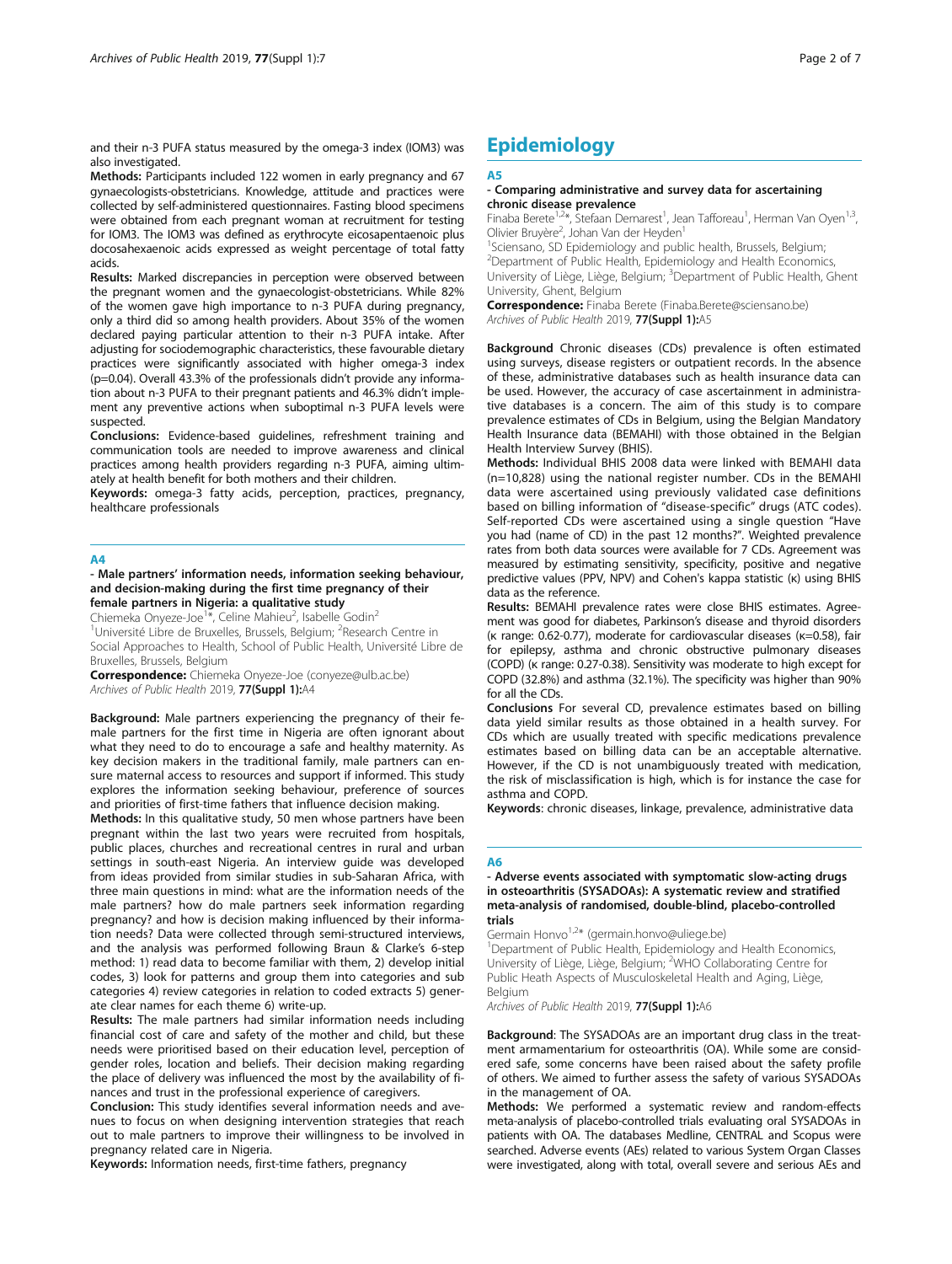withdrawals due to AEs. Authors or sponsors of studies were contacted for full safety reports.

Results: An initial 25 studies that did not allow concomitant anti-OA treatments during the trial were selected, in accordance with the protocol. An additional 37 studies with concomitant anti-OA treatments (mainly NSAIDs) were included in parallel analyses. Ultimately, 13 and 18 studies respectively had adequate data for meta-analyses. Glucosamine sulfate (GS), Chondroitin sulfate (CS) and Avocado/soybean unsaponifiables (ASU; Piascledine®) were not associated with increased odds of AEs, compared to placebo. Patients who received Diacerein had 2.53 times (OR 95% CI: 1.43-4.46) more gastrointestinal and 3.16 times (OR 95% CI: 1.93-5.15) more urinary disorders (urine discolouration), than those on placebo. In studies with concomitant anti-OA treatments, diacerein was associated with more withdrawals due to AEs (OR: 3.18; 95%CI: 1.85-5.47) and more skin disorders (OR: 2.47; 95% CI: 1.42-4.31). No significant increase in severe or serious AEs was found.

Conclusions: GS and CS can be considered safe for patients with OA. All eligible studies on ASU allowed other anti-OA medications; however, current evidence seems to support its safety. Diacerein should be considered taking into account the nature of the product, its dosage, and patient characteristics.

Keywords: Adverse events – Glucosamine sulfate – Chondroitin sulfate – Diacerein - Avocado/soybean unsaponifiables

# A7

- The effect of the use of PRISMA on the reporting quality of metaanalyses

Victoria Leclercq<sup>1\*</sup>, Charlotte Beaudart<sup>1</sup>, Sara Ajamieh<sup>1</sup>, Véronique Rabenda<sup>1</sup>, Ezio Tirelli<sup>2</sup>, Olivier Bruyère<sup>1</sup>

<sup>1</sup>Department of Public Health, Epidemiology and Health Economics, University of Liège, Liège, Belgium; <sup>2</sup>Department of Psychology, University of Liège, Liège, Belgium

Correspondence: Victoria Leclercq (victoria.leclercq@uliege.be) Archives of Public Health 2019, 77(Suppl 1):A7

Background: Recent analyses of published Meta-analyses (MAs) suggest that their methodological quality is suboptimal. However, robust MAs are essential for researchers, clinicians and policy makers to make decisions. Subsequently, the methodological quality of MAs can only be assessed if all needed information is well reported in the manuscript. Our aim is to investigate the effect of the explicit use of PRISMA (Preferred Reporting Items for Systematic reviews and Metaanalyses) on the reporting quality of MAs.

Methods: We evaluated a random sample of 207 MAs indexed in PsycINFO database in 2016 of which 100 explicitly used PRISMA and 107 MAs did not. Two authors have independently extracted data on reporting quality using the 27 items of PRISMA.

Results: The overall median adherence to PRISMA was significantly different in the two groups (PRISMA=85%, No PRISMA=70%, p<0.0001). In fact, 12 out of the 27 items of the PRISMA statement were significantly more encountered in the PRISMA group than in the no PRISMA group (i.e. structured summary, protocol and registration, information sources, search strategy, study characteristics, results of individual studies, funding and, in both methods and results sections, study selection, risk of bias in individual study and bias across studies (all p-values are <0.05)). In the PRISMA group, for example, the probability to have information about protocol and registration (OR: 10.95, IC95%:3.18-37.67), the risk of bias in individual studies in either the methods (OR: 3.88; IC95%:2.18-6.92) or the results (OR: 5.75; IC95%:3.15-10.49) sections or the search strategy (OR: 4.18; IC95%:2.34-7.51) were significantly higher than in the no PRISMA group.

Conclusions: The explicit use of PRISMA has a positive influence on the reporting quality of MAs. Even in MAs using PRISMA, reporting is not optimal. The use of PRISMA should be more widespread to facilitate the critical assessment of validity of the published Mas.

Keywords: Meta-analysis, Reporting, Quality, PRISMA statement, Meta-research

# A8

# - Three-year adverse health consequences of sarcopenia in community-dwelling older adults according to five diagnosis definitions

Médéa Locquet<sup>1\*</sup>, Charlotte Beaudart<sup>1</sup>, Jean Petermans<sup>2</sup> , Jean-Yves Reginster<sup>1</sup>, Olivier Bruyère<sup>1</sup> <sup>1</sup>Department of Public Health, University of Liège, Liège, Belgium <sup>2</sup>Geriatrics Department, CHU of Liège, Liège, Belgium Correspondence: Médéa Locquet (medea.locquet@uliege.be)

Archives of Public Health 2019, 77(Suppl 1):A8

Background: Sarcopenia is considered a public health burden, because of its association with adverse consequences. Our aim was to assess the association between sarcopenia and adverse health consequences over a 3-year period in community-dwelling elders using 5 different definitions of sarcopenia.

Methods: The SarcoPhAge (for Sarcopenia and Physical Impairment with advancing Age) project includes 534 older subjects. Sarcopenia was clinically defined as low muscle mass plus low grip strength and/or decreased physical performance, and variations were observed between cut-off limits of each component for 5 operational definitions. Data on adverse outcomes were collected yearly during a visit or a phone call. The association between sarcopenia and the occurrence of outcomes was tested using Cox hazards model, when survival data were available. If not, this was tested using logistic regression model. The scenario was repeated for each definition.

Results: Five hundred thirty-four subjects were recruited into this prospective study (73.5±6.2 years, 60.5% female). After 3 years of followup, data were then available for 501 subjects. If no association between baseline sarcopenia and physical disabilities or institutionalisations was highlighted, a higher number of deaths occurred in individuals with sarcopenia than in those healthy (16.2% versus 4.6%, p-value<0.001) for the European Working Group on Sarcopenia in Older People (EWG-SOP) definition. The 3-year probability of death when presenting sarcopenia showed an approximately 3-fold increase compared to subjects without (4 out 5 definitions). A longer duration of hospital stay was observed in subjects with sarcopenia when defined using the EWGSOP or by the Asian Group, but no association was observed between sarcopenia and falls or fractures.

Conclusion: Sarcopenia was associated with an increased risk of mortality and with longer hospital stays. There were variations in the ability of different definitions to predict these outcomes.

Keywords: Sarcopenia, Mortality, Consequences, Prospective study, SarcoPhAge

#### A9

# - Malaria risk assessment at local level using satellite imagery and Boosted Regression Trees (BRT) in the Peruvian Amazon

Elisa Solano-Villarreal<sup>1,2,3</sup>\*, Walter Valdivia<sup>4</sup>, Catherine Linard<sup>5,6</sup>, J. J. Pasapera-Gonzales<sup>7</sup>, Philippe Lejeune<sup>1</sup>, Alejandro Llanos-Cuentas<sup>2</sup> , Niko Speybroeck<sup>2</sup>, Marie-Pierre Hayette<sup>1</sup>, Angel Rosas-Aguirre<sup>2,3</sup> <sup>1</sup>University of Liège, Liège, Belgium; <sup>2</sup>Universidad Peruana Cayetano Heredia, Lima, Perú; <sup>3</sup>Université Catholique de Louvain, Brussels, Belgium;<br><sup>4</sup>Ministorio de escapenía y Finanzas Lima, Berú: <sup>5</sup>Université de Namur Ministerio de economía y Finanzas, Lima, Perú; <sup>5</sup>Université de Namur, Namur, Belgium; <sup>6</sup>Institute of Life-Earth-Environment (ILEE), Namur Belgium; <sup>7</sup> Comisión Nacional de Desarrollo Aeroespacial, Lima, Perú Correspondence: Elisa Solano-Villarreal (elitayoan@gmail.com) Archives of Public Health 2019, 77(Suppl 1):A9

Background: Malaria in Loreto department remains a public health problem, accounting for more than 90% of reported cases in Peru. This is the first study in the Peruvian Amazon aimed at assessing the risk of malaria transmission using satellite imagery and Boosted Regression Trees (BRT).

Methods: Villages with at least one malaria case between 2010 and 2015 from the routine surveillance data in Loreto were georeferenced and their cases aggregated by year and species. Social and environmental variables were derived from Landsat satellite imagery and other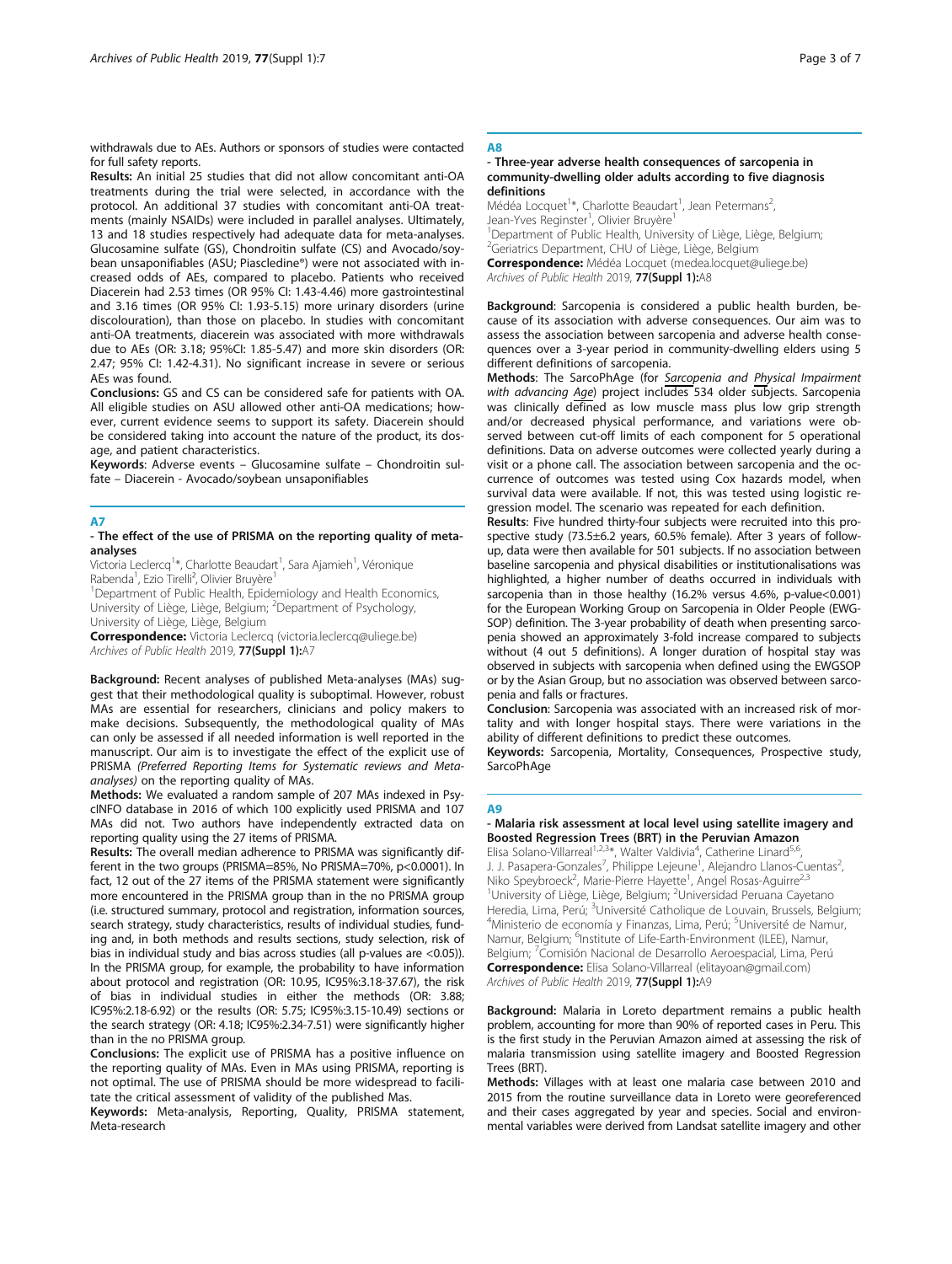spatial data, then included as explanatory variables into a crossvalidated Poisson BRT model for malaria incidence at the local level. Time-dependent explanatory variables included forest coverage (FC, %), annual forest loss (FL,%), cumulative annual rainfall (CAR, mm), annual-mean land surface temperature (LST, °C), normalised difference vegetation index (NDVI), and normalised difference water index (NDWI). Other variables were Euclidean shortest distance to rivers (SDR, meters), time to major populated villages/towns (TPV, minutes), and night-time lights (NTL, mean value 2010-2013) as proxy of population density. BRT accounts for nonlinearities and interactions between factors with high predictive accuracy for disease risk mapping.

Results: A total of 1524 villages were included in the analysis (70% of total Loreto's villages). More than 90% of relative influence in the overall malaria incidence was explained by five variables: NTL (67.8%), TPV (8.1%), FC (6.5%), CAR (5%) and SDR (4.6%). The analysis by species showed a higher influence of environmental variables (CAR, LST, NDVI and NDWI) for P. falciparum (18.4%) than for P. vivax incidence (9.7%). Malaria risk maps were generated based on model predictions taking into account the relative influence of variables.

Conclusions: Remotely sensed data analysed using BRT allowed for maps delimiting areas of high malaria risk in Loreto. These maps will help malaria stakeholders to prioritise areas for control interventions. Keywords: Malaria risk, Satellite Imagery, Boosted Regression Trees, Peruvian Amazon

# Health system

#### A10

#### - Costs of inpatient stays with liver diseases directly related to alcohol: primary results

Caroline Delo\*, Philippe Van Wilder, Pol Leclercq, Magali Pirson Centre de recherche en Economie de la Santé, Gestion des Institutions de Soins et Sciences Infirmières, Ecole de Santé Publique, Université Libre de Bruxelles, Brussels, Belgium

Correspondence: Caroline Delo (carodelo@ulb.ac.be) Archives of Public Health 2019, 77(Suppl 1):A10

Background: In 2018, the World Health Organisation (WHO) published alarming statistics showing that excessive alcohol consumption is still prevalent, and estimated that alcohol causes more than 3 million deaths each year (28% were due to injuries, 21% due to digestive disorders, 19% due to cardiovascular diseases). This study evaluates the costs (for the hospital, for the social security and for the patient) of inpatient stays with liver diseases directly related to alcohol.

Methods: The selection criterion is the principal diagnosis grouped in K70- Alcoholic liver disease [ICD 10CM classification]. We studied 9 independent variables from a medical and administrative database, and 4 cost variables from the "Projet d'Analyse de Coût des Hôpitaux Associés" (PACHA) database. The median comparisons were tested using the Mann Whitney-Wilcoxon test.

Results: The sample population studied consists of 749 inpatient stays, in 15 French-speaking hospitals in Belgium. The sample represents 0.3 % of total inpatient stays (excluded day hospitalisations). The median cost (minimum-maximum) for the hospital for these inpatient stays is € 4,306.54 (€27.55 - €89,633.69), and the median length of stay is 7.39 days (0.40 days – 131.57 days). 59 % of the median cost is related to the hospitalisation costs. Seven independent variables (on 9) significantly influence the costs [severity index of illness, type of admission, destination after the hospitalisation, etc.]. Indeed, the patients with a hospitalisation in the intensive care unit have a median cost of  $\epsilon$  17,900.45. By contrast, the patients who are not hospitalised in this unit have a median cost of € 3,687.89  $(p<0.005)$ .

Conclusion: The first results of this study suggest that many variables significantly influence the cost of inpatient stays. Various results in this article may be of interest to hospital managers in a context of hospital financing reform.

Keywords: Alcohol, cost, hospital, social security, liver disease

# A11

#### - Development of an instrument to measure paediatric palliative care outcomes: a pilot-study

Marie Friedel<sup>1,2\*</sup>, Bénédicte Brichard<sup>3</sup>, Sabine Boonen<sup>4</sup>, Corinne Tonon<sup>4</sup> , Brigitte de Terwangne<sup>4</sup>, Jean-Marie Degryse<sup>1,5</sup>, Isabelle Aujoulat<sup>1</sup> <sup>1</sup>Institute of Health and Society (IRSS), Université Catholique de Louvain, Brussels, Belgium; <sup>2</sup>Institut Parnasse-Institut Supérieur d'Enseignement Infirmier, Haute Ecole Léonard de Vinci, Brussels, Belgium; <sup>3</sup>Department of Pediatric Hemato-oncology, Cliniques Universitaires St Luc, Université Catholique de Louvain, Brussels, Belgium; <sup>4</sup>Interface pédiatrique Cliniques universitaires Saint-Luc, Université Catholique de Louvain, Brussels, Belgium; <sup>5</sup>Department of Public Health and Primary Care, Katholieke Universiteit Leuven, Leuven, Belgium

Correspondence: Marie Friedel (marie.friedel@uclouvain.be) Archives of Public Health 2019, 77(Suppl 1):A11

Background: Paediatric palliative care (PPC) aims to promote quality of life (QoL). However, French validated short instruments able to measure multidimensional components of children's QoL in a palliative context and a family approach are still lacking. A promising, but not yet validated, instrument in English, called Children's Palliative Outcome Scale (CPOS Downing 2012, 2018), was found through literature review. The CPOS is a standardised questionnaire evaluating PPC outcomes for children and their parents, combining self and proxy report. The objective of the pilot-study was to further develop the CPOS, translated in French, by testing it among children receiving palliative care, their parents and health care professionals (HCP). Methods: After translating the CPOS into a French version, semistructured interviews among children and their parents, in presence of a HCP were organised. Two instruments, the CPOS and the quality of

life in life threatening illness-family caregiver questionnaire (QOLLTI-F, Cohen 2006, 2015) and one interview guide (the Scheduled Evaluation of Individual Quality of life, SEIQOL Hickey 1998) were used during the interviews. The content-validity of the CPOS was assessed by comparing the dimensions explored by the original CPOS with the emerging dimensions raised by the use of the SEIQoL and the QOLLTI-F.

Results: Overall, 14 interviews were conducted. Some emerging dimensions regarding social, emotional, financial and administrative issues were added to the original English version of the CPOS, leading to a modified multidimensional including 12 questions addressed to the child (self-report or proxy report) and 10 questions to the parents.

Conclusion: Through this pilot-test, an adapted French version of the CPOS was made possible in a collaborative process between children receiving palliative care, their parents and the HCP.

Keywords: Children, outcomes measures, palliative care, pilot-test, quality of life

#### A<sub>12</sub>

# - Impact of the 2015 earthquake in hospital admissions at the Tribhuvan University Teaching Hospital: preliminary results

Maria Moitinho de Almeida<sup>1\*</sup>, Benjamin Schluter<sup>1</sup>, Sunil Thapa<sup>2</sup> , Joris van Loenhout<sup>1</sup>, Ravikant Singh<sup>3,</sup> KC Kumar<sup>2</sup>, Deepak Mahara<sup>2</sup> , Debarati Guha-Sapir1

<sup>1</sup>Centre for Research on the Epidemiology of Disaster (CRED), Institute of Health and Society, Université Catholique de Louvain, Brussels, Belgium; <sup>2</sup>Tribhuvan University Teaching Hospital, Kathmandu, Nepal; <sup>3</sup>Doctors for you, Mumbai, India

Correspondence: Maria Moitinho de Almeida

(maria.rodrigues@uclouvain.be)

Archives of Public Health 2019, 77(Suppl 1):A12

Background: In April 2015, Nepal was hit by a 7.8 magnitude earthquake, causing nearly 9,000 dead and 22,000 injured. The Tribhuvan University Teaching Hospital (TUTH) in Kathmandu received a high share of people affected. Literature on earthquake impact on hospitals is scarce, particularly in the mid and longer term.

Methodology: To understand the effect of the earthquake in the functioning of TUTH, we gathered admission data from 1.5 months before to 3 months after the earthquake. We collected sociodemographic and clinical information (ICD-10 codes), and admission and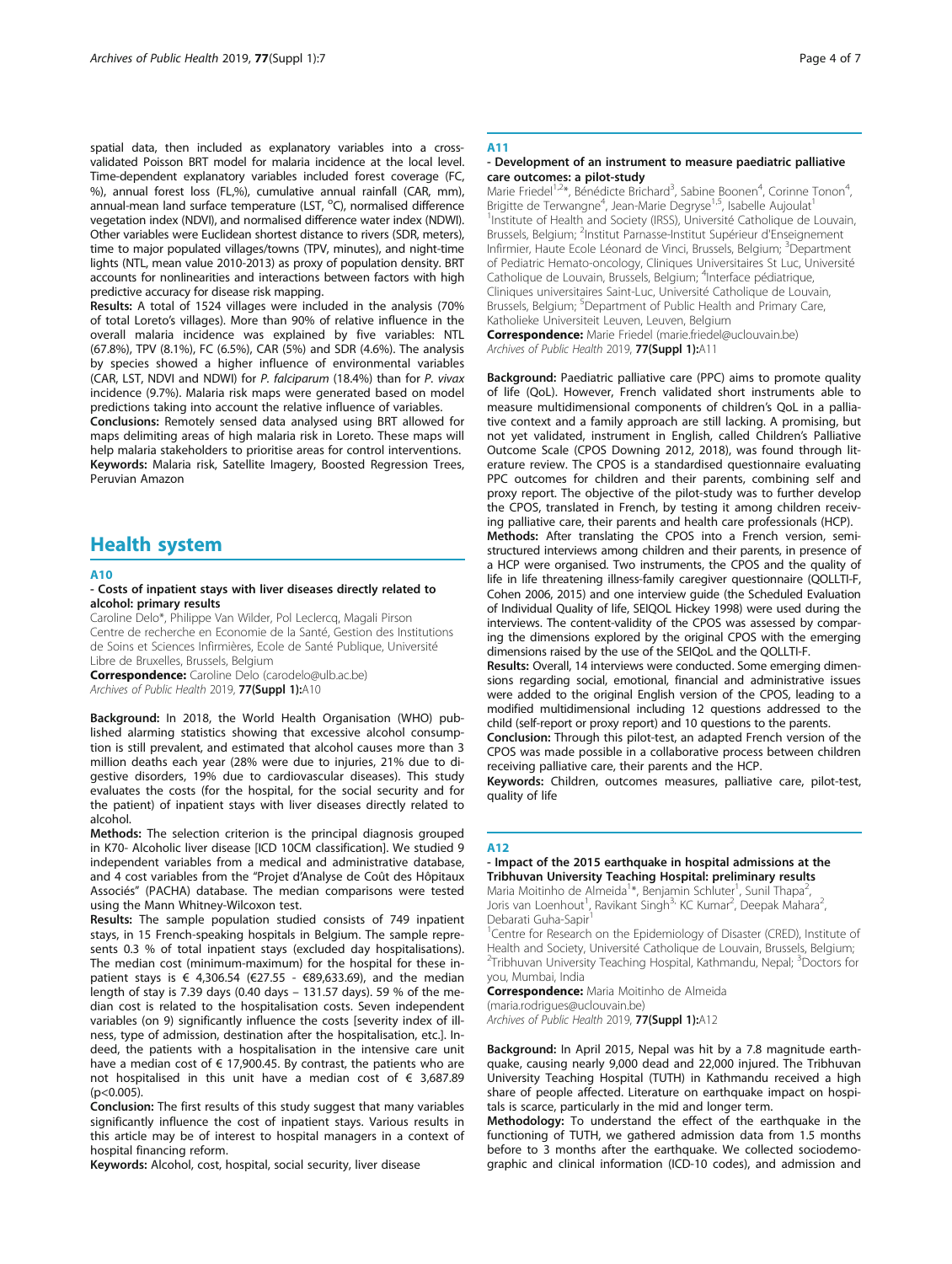discharge dates of patients. We defined 4 periods: Pre-Earthquake (PREEQ), Acute Earthquake Period (3 weeks after the first shake – EQ1), Post-Acute Earthquake Period (3 weeks after the acute period – EQ2), and Post Earthquake (POSTEQ). We performed descriptive analysis and logistic regression with period as outcome variable, taking sex and diagnosis in consideration.

Results: A total of 9615 admissions were included. In EQ1, and compared to PREEQ, the odds of admission due to injury had the highest significant increase compared to other diagnoses (OR= 5.36, p<0.001). There was a significant decrease in the odds of admission of 0-4 age group compared to the 15-49 group (OR=0.68,  $p<0.01$ ). In EQ2, the odds of being admitted due to respiratory diseases, and pregnancy-related issues were significantly lower relative to PREEQ (OR=0.770, p<0.05; OR=0.78, p<0.05 respectively). Finally, in POSTEQ, the odds were lower for injuries (OR=0.84,  $p<0.05$ ), pregnancy (OR=0.72, p<0.001), and people aged 50 or more (OR=0.85, p<0.01), relative to PREEQ.

Discussion: The higher odds of admission for injuries in the acute period is supported by the literature. The decrease in pregnancyrelated admission implies that women's access to this hospital was reduced. This study supports a conceptual model proposed of hospital needs after a sudden disaster, where trauma emergencies increase in a very short-term, leaving non-trauma emergencies and elective admissions for a post-acute phase.

Keywords: earthquake, patient admissions, disaster

#### A13

# - "Patient participation" and related concepts: a scoping literature review on their dimensional composition

Iness Ortiz Halabi<sup>1\*†</sup>, Isabelle Bragard<sup>1†</sup>, Nancy Durieux<sup>2</sup> , Béatrice Scholtes<sup>1</sup>, Bernard Voz<sup>1</sup>, Nicolas Gillain<sup>1</sup>, Olivier Ziegler<sup>3,4</sup>, Remy Gagnayre<sup>5</sup>, Michèle Baumann<sup>6</sup>, Angela Odero<sup>6</sup>, Benoit Pétré<sup>1†</sup> , Michèle Guillaume<sup>11</sup>

<sup>1</sup>Department of Public Health, University of Liège, Liège, Belgium; 2 Library of Life Sciences, Department of Speech Therapy, University of Liège, Liège, Belgium; <sup>3</sup> LORDIAMN Regional Network, Nancy, France;<br><sup>4</sup>Laberatory of Nutrition, University of Lorraine, Nancy, France; <sup>4</sup> Laboratory of Nutrition, University of Lorraine, Nancy, France; 5 Laboratory of Health Education and Practice (LEPS), University of Paris 13, Paris, France; <sup>6</sup>Research Institute of Sociology and Economy of Inequalities (IRSEI), Belval Campus, Esch-sur-Alzette, Luxembourg Correspondence: Iness Ortiz Halabi (iness.ortiz@ulg.ac.be) Archives of Public Health 2019, 77(Suppl 1):A13

# # jointly co-authors

Background: Healthcare systems are going through a change, in which patients have been expected to be more involved participants in their care. Several concepts on the collaboration between patients and healthcare systems have emerged in the literature but there is little consensus on their meanings and differences. In this study, the generic concept of "patient participation" was studied by considering all of the related concepts equally and by focusing on the dimensions that compose them. This review follows two objectives: (1) to produce a detailed and comprehensive overview of the "patient participation" dimensions; (2) to identify differences and similarities between the related concepts.

Methods: A scoping review of the literature was performed to review and synthesise knowledge into a conceptual framework. A summative process was used to collect the data that was classified in three levels of analysis: micro level (day-to-day management of care), meso level (hospital governance and institutional decisions) and macro level (government decisions, organisation and funding of the healthcare sector). Finally, a thematic analysis was used to analyse the data. Results: The thematic analysis resulted into a detailed description of the concept of "patient participation" at the three levels of analysis. Twenty-nine dimensions composing the generic concept of "patient participation" partnership (such as teaching patients, sharing leadership and decision making, partnership care, patient engagement continuum, healthcare professionals and patient training, and patient participation in research); 5 influencing factors (such as patients' and healthcare professionals' socio-demographic and psychosocial background); and 4

expected outcomes (such as better health ourcomes and improved healthcare system) were identified.

Conclusion: This global vision of "patient participation" allows to go beyond the oppositions between the existing concepts. A consensus on this matter needs to be agreed upon in order for "patient participation" to be implemented.

Keywords: patient participation, patient empowerment, patient centredcare, literature review, thematic analysis.

#### A14

#### - Impact of psychiatric hospitalisations on the social integration of patients with severe mental illness: a study in five European countries

Pierre Smith, Pablo Nicaise, Vincent Lorant & the COFI study group Institute of Health and Society (IRSS), Université Catholique de Louvain, Brussels, Belgium

Correspondence: Pierre Smith (pierre.smith@uclouvain.be) Archives of Public Health 2019, 77(Suppl 1):A14

Background: During the last three decades, a decrease in psychiatric hospital admissions and a reduction in the length of stay (LoS) occurred in high-income countries, with a view to promote community care and the social integration of patients with severe mental illness (SMI). However, the impact of hospitalisations on patients' social integration remains unclear. The aim was to determine (1) whether readmissions and longer LoS in psychiatric wards decreased the social integration of SMI patients and (2) which are the most affected dimensions of social integration.

Methods: Within the European COFI study, data were collected for 2009 SMI patients hospitalised in 2015 in the UK, Italy, Germany, Poland and Belgium. Social integration was measured using the SIX index at baseline and at one year of follow-up. The SIX index includes four dimensions: employment, housing, living situation and friendship. Pearson and spearman correlations and multiple regression models were performed to test the association between LoS, the number of admissions, and the change in patient's social integration over a year.

**Results:** There was a significant negative correlation between LoS ( $r_s$  = -0.06,  $p < 0.01$ ), the number of admissions ( $r_s = -0.04$ ,  $p = 0.04$ ) and the change of patients' social integration over a year. After controlling for patients' clinical and sociodemographic variables, an increase of the total LoS was significantly associated with a decrease of the employment (OR = 1.19,  $p = 0.02$ ) and housing (OR = 1.95,  $p < 0.01$ ) status levels, but not the number of readmissions.

Conclusions: Lengthy LoS in psychiatric ward have a more negative impact on SMI patients' social integration than repeated admissions. Housing and employment are the main dimensions of social integration negatively associated with LoS. Therefore, special attention should be paid to helping patients find and retain housing and employment during psychiatric hospitalisations.

Keywords: Mental illness, Social integration, Length of hospital stay, Hospital readmissions

#### A15

# - Through patients and professionals representations on patient partnership of care: the exploration of an ambiguous consensus – Preliminary results

Bernard Voz\*, Iness Ortiz Halabi, Benoît Pétré, on behalf of the consortium APPS

Department of Public Health, University of Liège, Liège, Belgium Correspondence: Bernard Voz (bernard.voz@uliege.be) Archives of Public Health 2019, 77(Suppl 1):A15

Background: Patient engagement in health care system has been regarded as a lever for the general improvement of the health system. Many models illustrate and participate in this change. One of them proposes a patient-partnership, challenging the whole health system, from direct care to policy making. In a context where the Belgian health system is put into question, the relevance of patient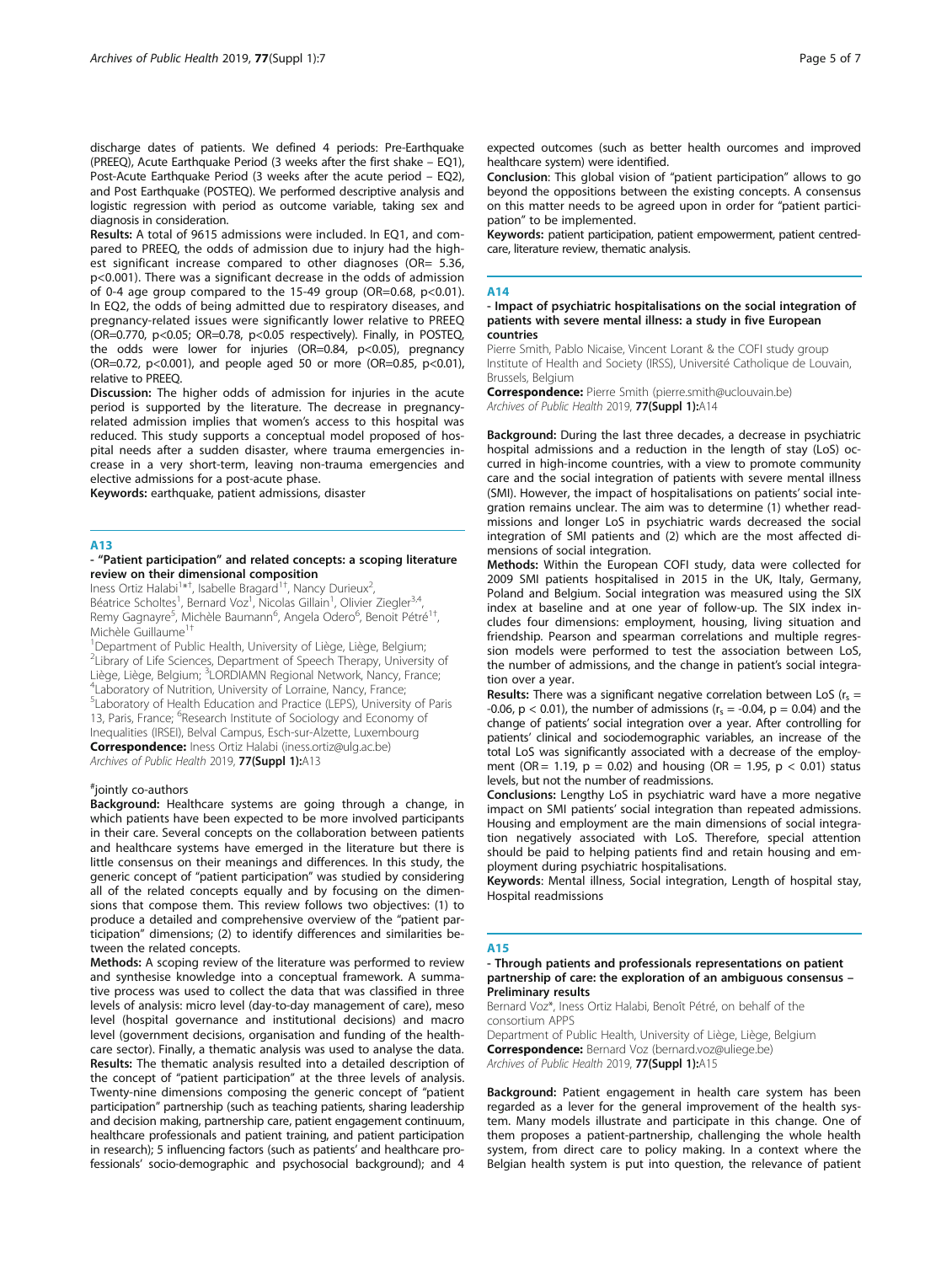participation has to be challenged. This exploratory study is aimed at exploring the representations, experiences and expectations towards these models. Through this contribution, we will highlight the understanding of a partnership in health for patients and professionals.

Methods: As part of a larger Interreg research project, a qualitative approach has permitted an in-depth comprehension of patients and hospital professionals representation toward the partnership model. A purposive sample of thirty patients, suffering from cancer, diabetes, cardiovascular or pulmonary diseases, has been met in six focus groups. Thirty professionals, nurses and specialist physician in charge of chronic patients, have taken part in semi-structured interviews. Thematic analysis was used to organise the data.

Results: Patients and professionals share common basis for partnership, perceiving it as positive and, in some way, already happening. Both patients and professionals mention, among other things, the importance of common language, listening skills and team work. Beyond these discourses, some divergences appear when considering what partnership could mean in practice. As an example, information sharing is a key debate for the actors, who don't agree about what should be shared, how or with whom. Furthermore, if patients and professionals easily identify what a partnership should be in direct care, they struggle to conceive one at other levels.

Conclusions: This analysis urges the health actors to face their divergence of opinions about interdisciplinarity, knowledge, and the sharing of information. These results constitute an initial trigger for the development of grounded interventions.

Keywords: Patient partnership, health system, patient participation

# Simulation in healthcare

#### A16

- Validation of an immersive virtual reality environment for mass casualty incidents to enhance health care professionals training Manon Goosse<sup>1\*</sup>, Jean-Christophe Servotte<sup>1,2</sup>, Bruno Pilote<sup>3</sup> ,

Ivan L. Simoneau<sup>4</sup>, Suzanne Campbell<sup>5</sup>, Michèle Guillaume<sup>1</sup> , Alexandre Ghuysen<sup>1,2</sup>, Isabelle Bragard<sup>1,2</sup>

<sup>1</sup>Department of Public Health, University of Liège, Liège, Belgium; 2 Department of Public Health, Interdisciplinary Medical Simulation Centre of Liège, University of Liège, Liège, Belgium; <sup>3</sup>Nursing Department, Sainte-Foy College, Québec, Québec, G1V 1T3, Canada; 4 Nursing Department, Cégep de Sherbrooke, Sherbrooke QC, J1E 4K1, Canada; <sup>5</sup>School of Nursing, the University of British Columbia, Vancouver BC, Canada

Correspondence: Manon Goosse (manon.goosse@uliege.be) Archives of Public Health 2019, 77(Suppl 1):A16

Background: Whereas Mass Casualty Incidents (MCI) occur with a growing incidence, health care professionals are not prepared to address those disasters that involve high levels of stress. MCI training is imperative but limited mainly due to logistical and cost problems involved by actual training methods. Virtual reality could address those issues. This study aims to validate the quality of an MCI virtual environment (MCI-VE) simulating a school car accident in a tunnel.

Methods: The MCI-VE was created by a multi-disciplinary team following the standards of good practice in simulation (Jeffries, 2015; Lioce et al. 2015). It aims to train technical (e.g. choosing the right place for the ambulance, triage, lifesaving intervention) and nontechnical skills (e.g. stress management, communication) required in MCI management. To validate this environment, it was tested with a group of undergraduates (UG, 42 undergraduate medicine and 3rdyear nursing students) and of specialised professionals (SPG, 19 fourth-year nursing students specialising in ICU). Several factors were assessed with questionnaires at two times, before (immersion propensity, stress) and after immersion (sense of presence, stress, cyber sickness and satisfaction) in both groups.

Results: Level of presence was high among both groups, but higher among SPG ( $p = 0.02$ ), and was positively correlated to immersion propensity (r=0.36; p<0.01). Both groups reported low levels of cyber sickness. There was a significant interaction effect between group and time for stress ( $p < 0.001$ ): SPG's stress increased between

the two assessment times whereas it decreased in the UG. 100% of students reported that the experience helps the learning.

Conclusion: Our study brings first data to validate this MCI-VE. Further studies have to test its impact on skills learning, before to consider it as an alternative to current pedagogical methods.

Keywords: Virtual reality training – Mass casualty incidents – Technical and non-technical skills

#### A17

# - Immersion Clinical Simulation (ICS): what is a real Impact on knowledge acquisition?

Bruno Pilote<sup>1\*</sup>, Christophe Chenier<sup>2</sup>, Jean-Christophe Servotte<sup>3</sup>, Ivan L Simoneau<sup>4</sup> <sup>1</sup>Nursing Department, Sainte-Foy College, Québec, Québec, G1V 1T3

Canada; <sup>2</sup>Pedagogy and Education Department, UQAM, Montréal Canada; <sup>3</sup>Department of Public Health, University of Liège, Liège, Belgium; <sup>4</sup>Nursing Department, Cégep de Sherbrooke, Sherbrooke QC, J1E 4K1, Canada

Correspondence: Bruno Pilote (bruno.pilote.1@ulaval.ca) Archives of Public Health 2019, 77(Suppl 1):A17

Background: For several decades, ICS has been one of various teaching strategies aimed at increasing students' knowledge contain. To this day, the impact of ICS on knowledge acquisition cannot be fully ascertained because there are a lot methodological limitations: students' self-reporting, identical pretest and post-test examinations, use of a single post-test, or absence of a control group. However, all of these situations affect the methodological quality of the studies and theirs conclusions. Indeed, no studies have compared the impact of ICS on knowledge acquisition from two group when perform the equivalent but not similar Multiple Choice Question (MCQ) exam.

Methods: This prospective, multicentre study is based on a quasiexperimental research. The participants in the experimental group were taught using a series of four progressive ICS including debriefing session in addition to internship, while those in the control group were taught using internship alone. Before testing, we developed and validated two similar exams about cardiology knowledge with a RASH method. The knowledge of the participants was assessed twice based on MCQ about their cardiology knowledge: version A in pretest conditions (before internship and ICS) and version B in post-test conditions. Each MCQ, about cardiology knowledge, consists of 35 items, including seven common items.

Results: A total of 177 nursing students (N=177) were involved in this research project, including 93 (n=93) in the experimental group and 84 (n=84) in the control group. Under pretest conditions, the results obtained by the two groups on version A of the exam questionnaire were found statistically equivalent (p=.63). Under post-test conditions, participants in the experimental group scored significantly higher  $(p=002)$ .

Conclusion: The results of this research further more confirm the impact of simulation on knowledge acquisition.

Keywords: Clinical immersion simulation, knowledge acquisition

#### A18

- Prehospital assessment of trauma patients: impact of a highfidelity simulation training among last year nursing students Jean-Christophe Servotte\*, Isabelle Bragard, Jérémy Renard,

Alexandre Ghuysen

Department of Public Health, Interdisciplinary Medical Simulation Centre of Liège, University of Liège, Liège, Belgium

Correspondence: Jean-Christophe Servotte (jcservotte@uliege.be) Archives of Public Health 2019, 77(Suppl 1):A18

Background: In Europe, nearly 152 000 deaths occur each year following a trauma. By improving prehospital care, a reduction of this number is possible. At the scene of the accident, nurses assess patients with the Airway, Breathing, Circulation, Disability, and Exposure primary assessment (ABCDE) and secondary assessment. While these assessments seem of paramount importance to ensure patient safety,